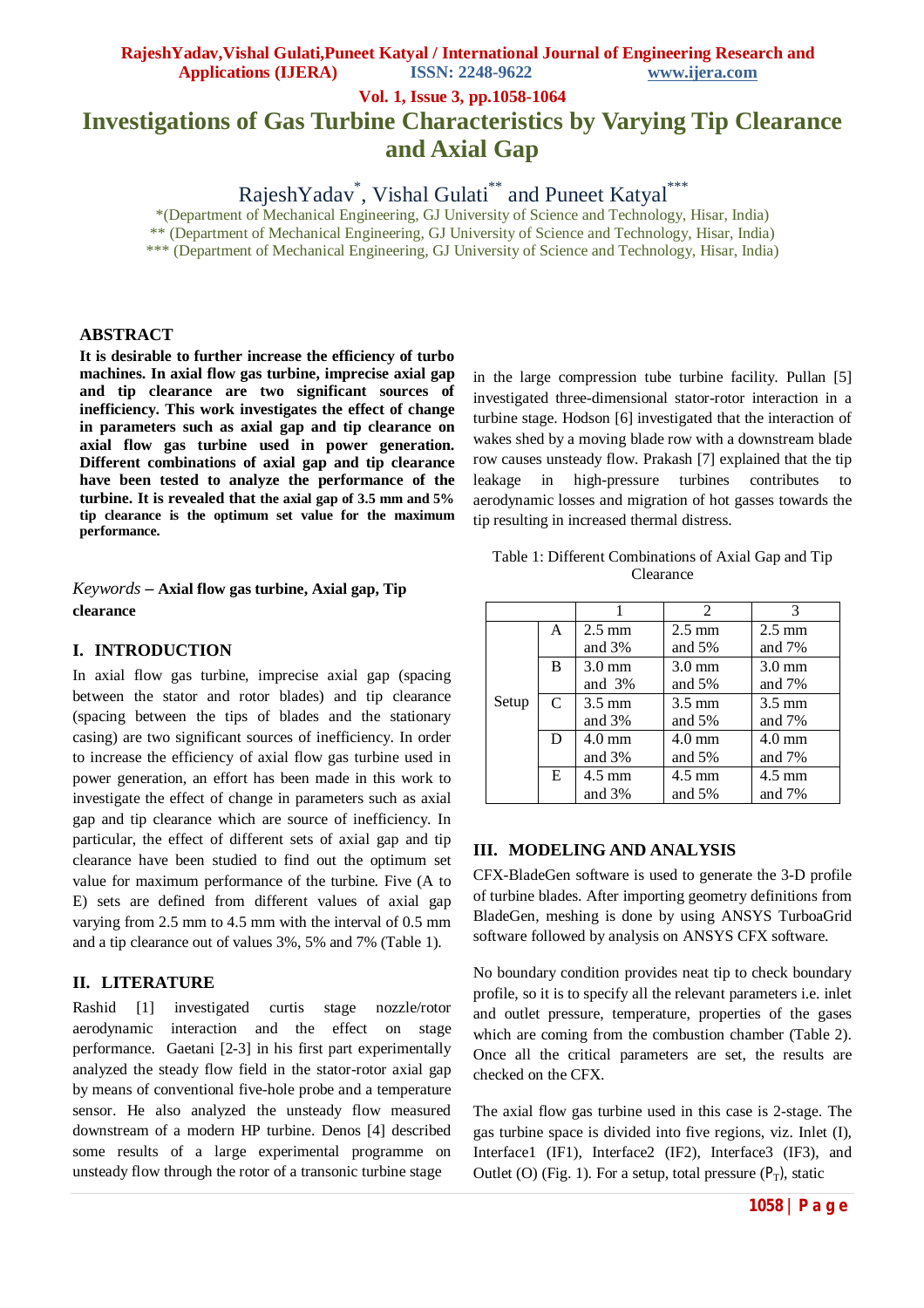## **Vol. 1, Issue 3, pp.1058-1064**

pressure ( $P_S$ ), total temperature ( $T_T$ ), static temperature ( $T_S$ ) and Mach number (M) are calculated on these five regions (Table 3).

Table 3: Parameters at Different Regions of Gas Turbine

Table 2: Data for the Design and Analysis Softwares

|                      | Value                    |                          |           |  |  |  |           |
|----------------------|--------------------------|--------------------------|-----------|--|--|--|-----------|
| Number               | Stator                   | 47                       |           |  |  |  |           |
| of Blades            |                          | Second stage             | 73        |  |  |  |           |
| $(N_B)$              | Rotor                    | First stage              | 72        |  |  |  |           |
|                      |                          | Second stage             | 69        |  |  |  |           |
| Rotational Speed (N) |                          |                          | 15000 rpm |  |  |  |           |
|                      | Total Mass Flow Rate (m) |                          |           |  |  |  |           |
|                      | Inlet Pressure $(P_i)$   | 5.4 bar                  |           |  |  |  |           |
| Boundary             | Outlet Pressure $(P_0)$  | 2.66 bar                 |           |  |  |  |           |
| Conditions           | 640 K                    |                          |           |  |  |  |           |
|                      | Dynamic Viscosity (n)    |                          |           |  |  |  | 1.849e-05 |
| Properties           |                          | Pa/sec                   |           |  |  |  |           |
| of Gases             |                          | Thermal Conductivity (K) |           |  |  |  |           |
|                      |                          | W/mK                     |           |  |  |  |           |
|                      | Specific Heat $(Cp)$     | 7918                     |           |  |  |  |           |
|                      |                          | J/kgK                    |           |  |  |  |           |
|                      | Fluid Gamma $(\gamma)$   | 1.378                    |           |  |  |  |           |



Fig. 1: Gas turbines regions

## **IV. PERFORMANCE**

This section shows the performance in terms of efficiency for each set up. The efficiency is calculated on the basis of the torque generated by each blade of the two rotors. For an instance, efficiency calculation for a setup of 3.5 mm axial gap with 5% of tip clearance is shown. Similarly, efficiency for other combinations of axial gap and tip clearance has been calculated (Table 4).

| $P_{First Rotor} = 2PNT_1N_{B1}/60000 = 295.008$ KW                               | (1) |
|-----------------------------------------------------------------------------------|-----|
| $P_{\text{Second Rotor}} = 2PNT_2N_{B2}/60000 = 193.7 \text{ KW}$                 | (2) |
| $P_A = P_{First Rotor} + P_{Second Rotor} = 488.708$ KW                           | (3) |
| $P_T = m Cp T_i (1 - 1/(P_i/P_o)) e^{((\gamma - 1)/\gamma)} = 1046.66 \text{ KW}$ | (4) |
| $\eta = P_A/P_T = 46.69$ %                                                        | (5) |

| Set            | P                             | Ι              | IF1            | IF <sub>2</sub> | IF3                  | O                 |
|----------------|-------------------------------|----------------|----------------|-----------------|----------------------|-------------------|
| up             |                               |                |                |                 |                      |                   |
| A1             | $P_T$                         | 5.39           | 4.39           | 3.50            | 3.08                 | 2.96              |
|                | $\mathbf{P}_\mathrm{S}$       | 5.26           | 3.65           | 3.16            | 2.84                 | 2.65              |
|                | $T_{\scriptscriptstyle\rm T}$ | 640.00         | 622.75         | 615.17          | 601.97               | 601.61            |
|                | $\rm T_S$                     | 636.30         | 598.81         | 603.06          | 592.09               | 588.53            |
|                | М                             | 0.17           | 0.45           | 0.29            | 0.31                 | 0.36              |
| B1             | $P_T$                         | 5.39           | 4.38           | 3.49            | 3.08                 | 2.97              |
|                | $\mathbf{P}_\mathrm{S}$       | 5.26           | 3.60           | 3.14            | 2.83                 | 2.65              |
|                | $T_{\rm T}$                   | 640.00         | 622.41         | 614.31          | 601.17               | 600.76            |
|                | $\rm T_S$                     | 636.25         | 597.16         | 601.79          | 591.15               | 587.60            |
|                | М                             | 0.17           | 0.47           | 0.30            | 0.31                 | 0.36              |
| C1             | $P_T$                         | 5.39           | 4.38           | 3.45            | 3.15                 | 3.03              |
|                | $\mathbf{P}_\mathrm{S}$       | 5.27           | 3.53           | 3.06            | 2.84                 | 2.66              |
|                | $T_T$                         | 640.00         | 620.10         | 610.86          | 594.98               | 594.07            |
|                | $T_{S}$                       | 635.81         | 585.72         | 592.74          | 579.03               | 573.11            |
|                | M                             | 0.18           | 0.54           | 0.37            | 0.38                 | 0.45              |
| D <sub>1</sub> | $P_T$                         | 5.39           | 4.37           | 3.47            | 3.08                 | 2.97              |
|                | $P_{S}$                       | 5.26           | 3.54           | 3.11            | 2.83                 | 2.65              |
|                | $\rm T_T$                     | 640.00         | 621.98         | 613.20          | 600.31               | 599.90            |
|                |                               |                |                |                 |                      |                   |
|                | $T_S$                         | 636.18         | 594.97         | 600.06          | 590.40               | 586.65            |
|                | M                             | 0.17           | 0.48           | 0.31            | 0.31                 | 0.36              |
| E1             | $P_T$                         | 5.39           | 4.42           | 3.53            | 3.14                 | 3.02              |
|                | $P_{S}$                       | 5.27           | 3.57           | 3.17            | 2.83                 | 2.66              |
|                | $T_T$                         | 640.00         | 620.19         | 610.32          | 594.91               | 594.36            |
|                | $\rm T_S$                     | 635.86         | 585.90         | 593.76          | 578.08               | 574.30            |
|                | M                             | 0.18           | 0.54           | 0.35            | 0.40                 | 0.44              |
| A2             | $P_T$                         | 5.39           | 4.40           | 3.52            | 3.07                 | 2.97              |
|                | $P_S$                         | 5.26           | 3.64           | 3.21            | 2.81                 | $\overline{2.66}$ |
|                | $T_T$                         | 640.00         | 622.73         | 616.26          | 602.16               | 601.52            |
|                | $\rm T_S$                     | 636.28         | 598.18         | 604.99          | 591.36               | 588.39            |
|                | M                             | 0.17           | 0.46           | 0.28            | 0.32                 | 0.36              |
| B <sub>2</sub> | $P_T$                         | 5.39           | 4.41           | 3.51            | 3.13                 | 3.00              |
|                |                               | 5.27           | 3.61           | 3.18            | 2.81                 | 2.66              |
|                | $P_{S}$                       | 640.00         | 620.89         | 613.12          | 596.65               | 595.64            |
|                | $T_{\scriptstyle\rm T}$       |                |                |                 |                      |                   |
|                | $T_S$                         | 635.92         | 589.10         | 597.75          | 579.95               | 579.47            |
|                | $\mathbf M$                   | 0.18           | 0.52           | 0.33            | 0.39                 | 0.43              |
| C2             | $P_T$                         | 5.39           | 4.38           | 3.45            | 3.14                 | 3.04              |
|                | $P_{S}$                       | 5.27           | 3.52           | 3.08            | 2.84                 | 2.66              |
|                | $\overline{T}_{\rm T}$        | 640.00         | 620.08         | 612.14          | 595.66               | 594.49            |
|                | $T_{\rm S}$                   | 635.81         | 585.6          | 594.37          | 579.89               | 573.42            |
|                | М                             | 0.18           | 0.54           | 0.36            | 0.38                 | 0.45              |
| D <sub>2</sub> | $P_T$                         | 5.39           | 4.43           | 3.55            | 3.14                 | 3.02              |
|                | $\mathbf{P}_\mathrm{S}$       | 5.27           | 3.59           | 3.19            | 2.83                 | 2.66              |
|                |                               |                |                | 611.97          |                      |                   |
|                | $T_T$                         | 640.00         | 620.43         |                 | 596.04<br>579.41     | 595.25            |
|                | $T_{\rm S}$<br>М              | 635.86<br>0.18 | 578.84<br>0.54 | 595.68<br>0.35  | 0.40                 | 574.81<br>0.44    |
|                |                               |                |                |                 |                      |                   |
| E2             | $P_T$                         | 5.39           | 4.43           | 3.35            | 3.15                 | 3.03              |
|                | $P_{S}$                       | 5.27           | 3.60           | 3.19            | 2.83                 | 2.66              |
|                | $T_T$                         | 640.00         | 620.56         | 612.01          | 595.92               | 595.06            |
|                | $T_S$                         | 635.87         | 587.71         | 595.36          | 578.83               | 574.45            |
|                | М                             | 0.18           | 0.53           | 0.35            | 0.40                 | 0.44              |
| A <sub>3</sub> | $P_T$                         | 5.39           | 4.40           | 3.50            | 3.06                 | 2.94              |
|                |                               |                |                |                 | 2.79                 |                   |
|                | $P_{S}$                       | 5.26           | 3.62           | 3.18            |                      | 2.65              |
|                | $T_T$                         | 640.00         | 622.53         | 616.65          | 602.47               | 601.76            |
|                | $T_{S}$                       | 636.30         | 597.17         | 604.99          | 1059 <sup>5</sup> /P | 588.41            |
|                | М                             | 0.17           | 0.47           | 0.29            | 0.32                 | 0.35              |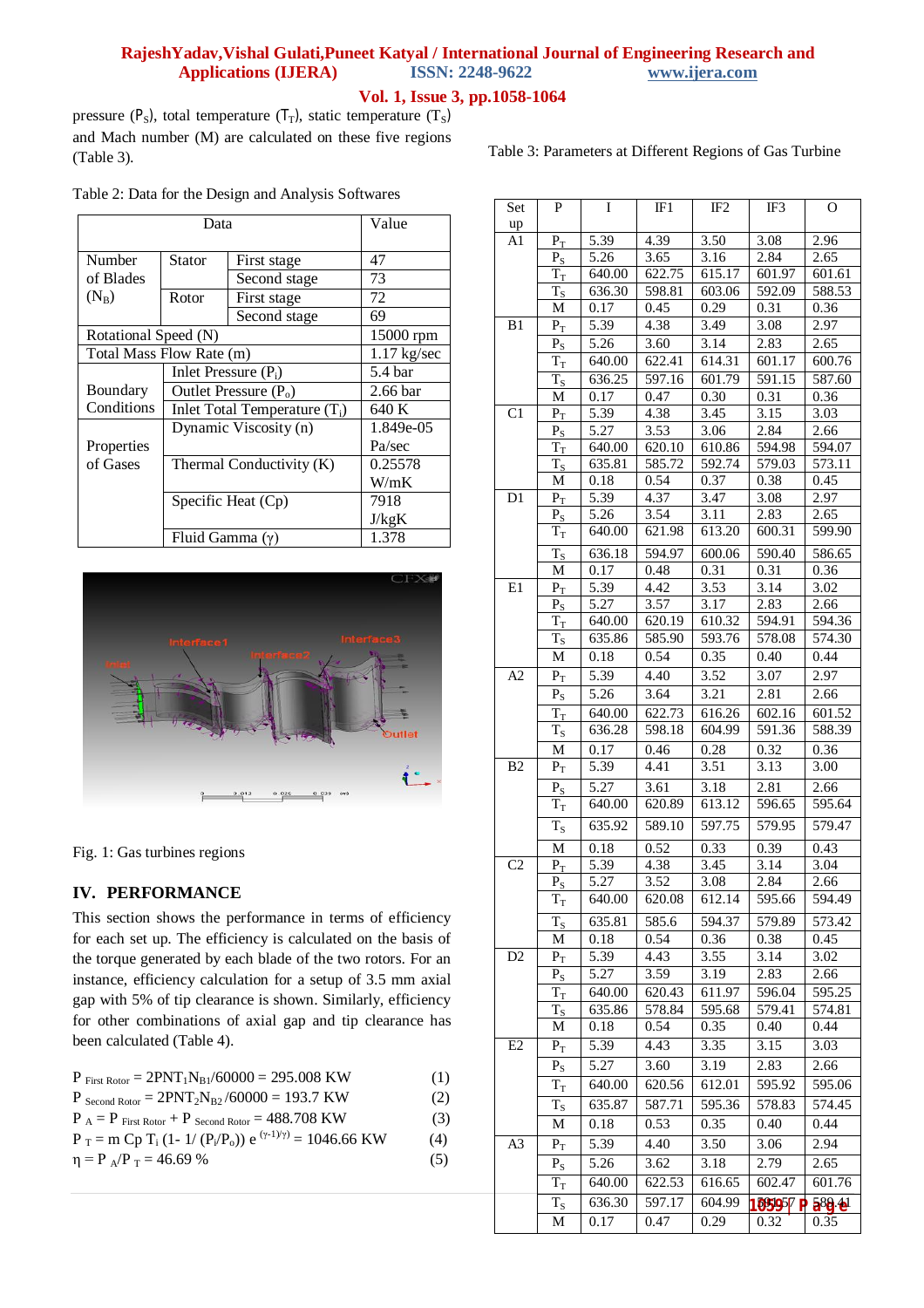## **Vol. 1, Issue 3, pp.1058-1064**

| B <sub>3</sub> | $P_T$                          | 5.39   | 4.38   | 3.50   | 3.06   | 2.95   |
|----------------|--------------------------------|--------|--------|--------|--------|--------|
|                | $P_{S}$                        | 5.26   | 3.56   | 3.15   | 2.81   | 2.65   |
|                | $\rm T_T$                      | 640.00 | 622.16 | 615.81 | 601.81 | 601.15 |
|                | $T_S$                          | 636.19 | 595.57 | 603.17 | 591.44 | 588.43 |
|                | М                              | 0.17   | 0.48   | 0.30   | 0.32   | 0.35   |
| C <sub>3</sub> | $P_{\rm T}$                    | 5.39   | 4.37   | 3.48   | 3.06   | 2.96   |
|                | $P_{S}$                        | 5.25   | 3.53   | 3.13   | 2.81   | 2.65   |
|                | $\rm T_{T}$                    | 640.00 | 621.92 | 615.21 | 601.47 | 600.76 |
|                | $T_S$                          | 636.14 | 594.33 | 602.49 | 591.05 | 587.94 |
|                | М                              | 0.17   | 0.49   | 0.30   | 0.32   | 0.35   |
| D <sub>3</sub> | $P_{\rm T}$                    | 5.39   | 4.38   | 3.46   | 3.06   | 2.96   |
|                | $\mathbf{P}_\mathrm{S}$        | 5.25   | 3.53   | 3.13   | 2.81   | 2.65   |
|                | $T_{\scriptscriptstyle\rm T}$  | 640.00 | 621.92 | 614.99 | 601.29 | 600.46 |
|                | $T_S$                          | 636.10 | 592.50 | 602.00 | 591.01 | 587.41 |
|                | М                              | 0.17   | 0.51   | 0.30   | 0.31   | 0.36   |
| E3             | $P_T$                          | 5.39   | 4.39   | 3.49   | 3.06   | 2.96   |
|                | $\mathbf{P}_\mathrm{S}$        | 5.25   | 3.49   | 3.13   | 2.80   | 2.65   |
|                | $\rm T_{\scriptscriptstyle T}$ | 640.00 | 621.64 | 615.42 | 600.99 | 600.17 |
|                | $T_S$                          | 636.09 | 592.13 | 602.41 | 590.26 | 587.47 |
|                | М                              | 0.17   | 0.51   | 0.30   | 0.32   | 0.35   |

Table 4: Performance for Different Setups

| <b>Sets</b>    | $T_1$ | $\mathbf{T}_2$ | P Actual | m      | η     |
|----------------|-------|----------------|----------|--------|-------|
|                | (Nm)  | (Nm)           | (KW)     | Kg/sec | (%)   |
|                |       |                |          |        |       |
| A <sub>1</sub> | 2.45  | 1.67           | 463.33   | 1.33   | 44.26 |
| B <sub>1</sub> | 2.53  | 1.69           | 474.22   | 1.34   | 45.30 |
| C <sub>1</sub> | 2.62  | 1.84           | 500.26   | 1.19   | 47.79 |
| D <sub>1</sub> | 2.53  | 1.70           | 486.51   | 1.35   | 46.48 |
| E1             | 2.55  | 1.85           | 494.50   | 1.18   | 47.24 |
| A1             | 2.41  | 1.64           | 454.33   | 1.33   | 43.40 |
| B1             | 2.42  | 1.74           | 467.46   | 1.17   | 44.64 |
| C <sub>1</sub> | 2.57  | 1.78           | 488.70   | 1.19   | 46.69 |
| D1             | 2.47  | 1.80           | 479.20   | 1.18   | 45.78 |
| E1             | 2.50  | 1.83           | 485.59   | 1.19   | 46.39 |
| A <sub>1</sub> | 2.37  | 1.58           | 443.66   | 1.33   | 42.38 |
| B <sub>1</sub> | 2.50  | 1.60           | 461.73   | 1.35   | 44.11 |
| C <sub>1</sub> | 2.55  | 1.61           | 468.39   | 1.36   | 44.75 |
| D1             | 2.58  | 1.62           | 472.72   | 1.36   | 45.16 |
| E1             | 2.58  | 1.64           | 474.93   | 1.36   | 45.37 |

## **V. PRESSURE AND TEMPERATURE DISTRIBUTION**

Pressure and temperature distribution for the set up of 3.5 mm axial gap and 5% tip clearance is shown in Fig. 2. It can be seen from the distribution that maximum pressure at the inlet and outlet is 5.4 bar and 2.66 bar respectively. In the first stator, pressure loss is more as compared to second stator. Velocity at the first rotor inlet is maximum and again pressure builds up between the first rotor and second stator

and velocity increases slightly in the stator. Temperature at the inlet is maximum and it reduces downstream of the stage. The gas expands in the rotor row and the temperature reduces in the stages. The turbine extracts kinetic energy from the expanding gases, as the gases come from the burner, converting this kinetic energy in to shaft power to drive the compressor and the engine accessories.



(a)



(b)

Fig. 2: (a) Pressure distribution contour (b) Temperature distribution contour

## **VI. RESULTS**

## **Pressure and Temperature Variations**

The pressure and temperature variations for different axial gaps and tip clearances are (Fig. 3 and 4) plotted from inlet to outlet along with various interfaces. It can be seen that the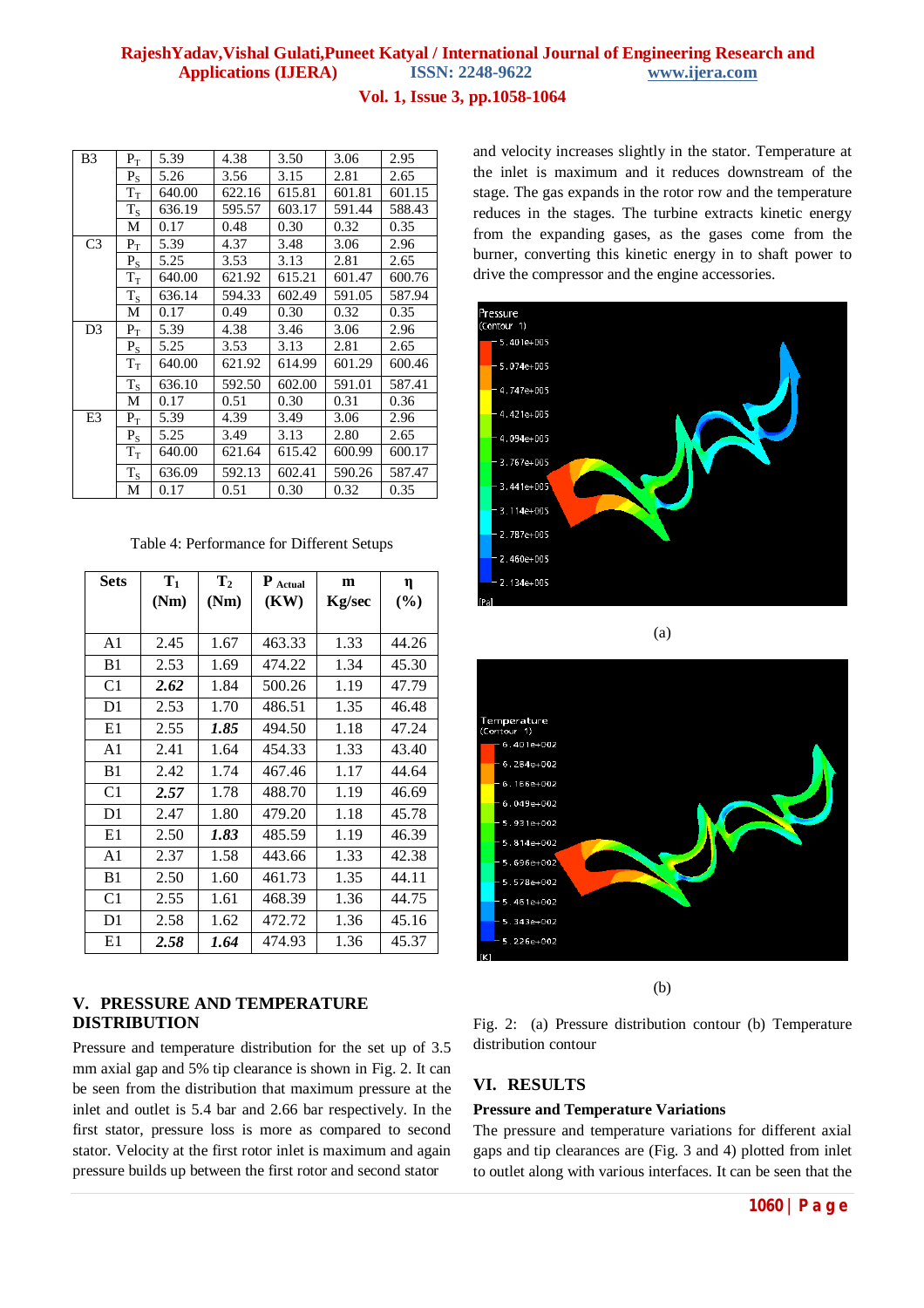#### **Vol. 1, Issue 3, pp.1058-1064**

pressure and temperature of the gas decreases as it passes through various stages of turbine.



(a)









(c)

Fig. 3: Total Pressure (a) 3% tip clearance (b) 5% tip clearance (c) 7% tip clearance



(b)



Fig. 4: Total Temperature (a) 3% tip clearance (b) 5% tip clearance (c) 7% tip clearance

#### **Efficiency Curves**

For 3%, 5% and 7% tip clearances, efficiency curves are plotted between efficiency and axial gap (Fig. 5).

For 3% and 5% tip clearance, efficiency is maximum at 3.5 mm axial gap because the leakage flows finds space for redistribution with sufficient velocity. The leakage flow mixing with the rotor passage flow reduces the efficiency. The leakage flows for 3% is less and hence efficiency is more. The leakage flows for 5% is more than as compared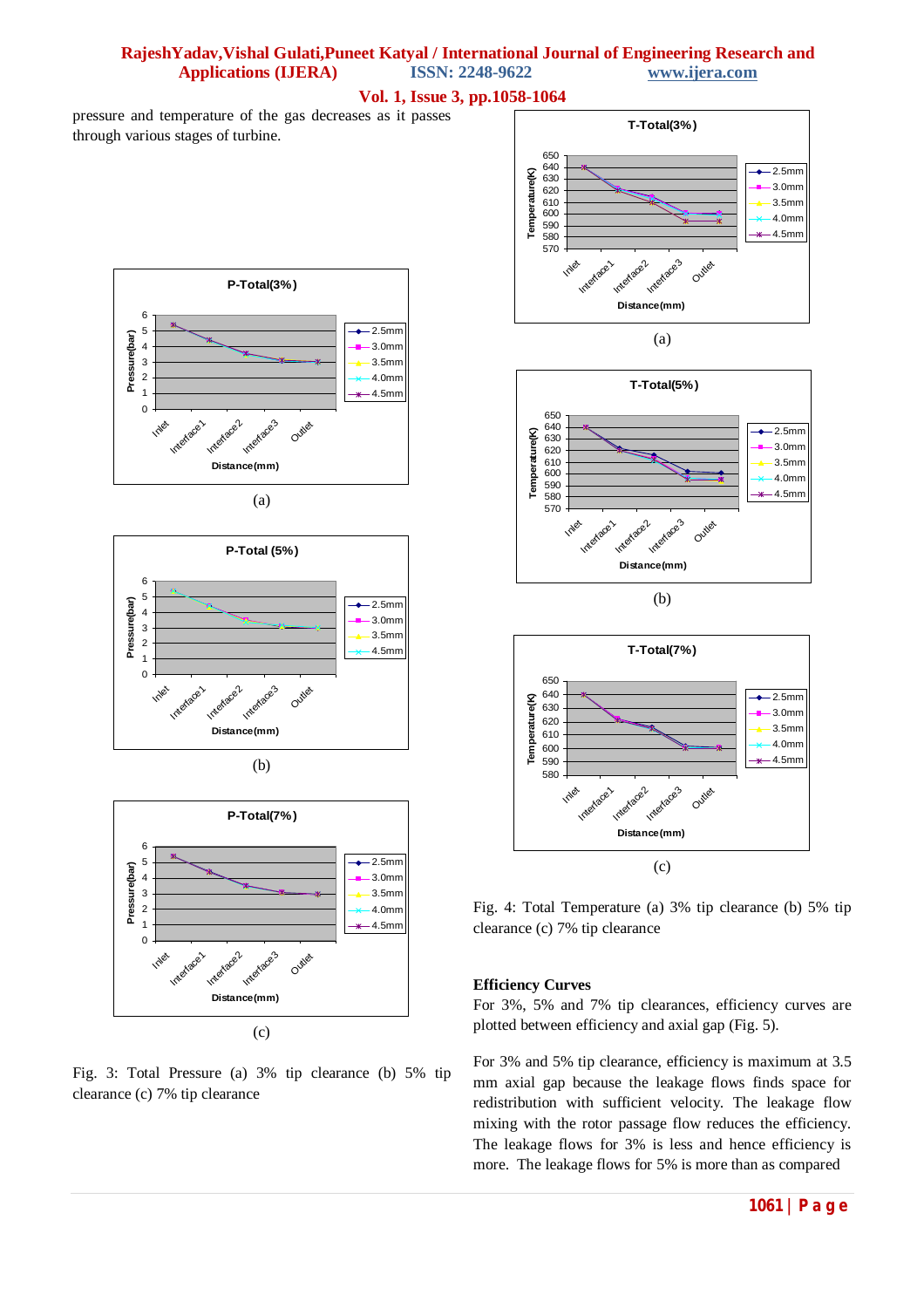#### **Vol. 1, Issue 3, pp.1058-1064**

to the tip of 3% and less for than for 7% of tip clearance. Efficiency is increasing again for the axial gap of 4.5 mm because the rotor dimension and flow has sufficient space for mixing and the flow become streamline. For the 4.5 mm axial gap torque on first rotor is minimum but increases for the second rotor because flow mixes out to form streamline in the first stage and velocity reduces and in the second stator pressure drop has taken place and velocity increases.

For the case of 7%, efficiency is maximum for the axial gap of 4.5 mm because losses is more through the tip and for less axial gap the flow becomes complicated because of the mixing of tip leakage flow with the rotor exit flow and this reduces the efficiency for the small gap and slowly increases with increase in axial gap. Velocity reduces with the increase in axial gap.









(c)

Fig. 5: Efficiency curves (a) for 3% (b) for 5% (c) for 7%

#### **Performance Curves**

A comparison has been made for different tip clearances with different axial gaps. The plot (Fig. 6a) shows that the efficiency is maximum for the axial gap of 3.5 mm with tip clearance of 3%. For the optimum tip clearance (5%), the efficiency is maximum for 3.5 % and this is the design efficiency. Efficiency is minimum for the axial gap of 2.5 mm with tip clearance of 7%.

For different axial gap, the performance has been shown in the Fig. 6b. For 3% tip clearance having axial gap of 3.5 mm, efficiency is maximum and minimum for the case of 2.5 mm. Similarly, for 5% tip clearance, efficiency is maximum for 3.5 mm axial gap and minimum for 2.5 mm axial gap. For 7% tip clearance efficiency is maximum for 4.5 mm axial gap and minimum for 2.5 mm axial gap.







(b)

Fig. 6:- Performance curves